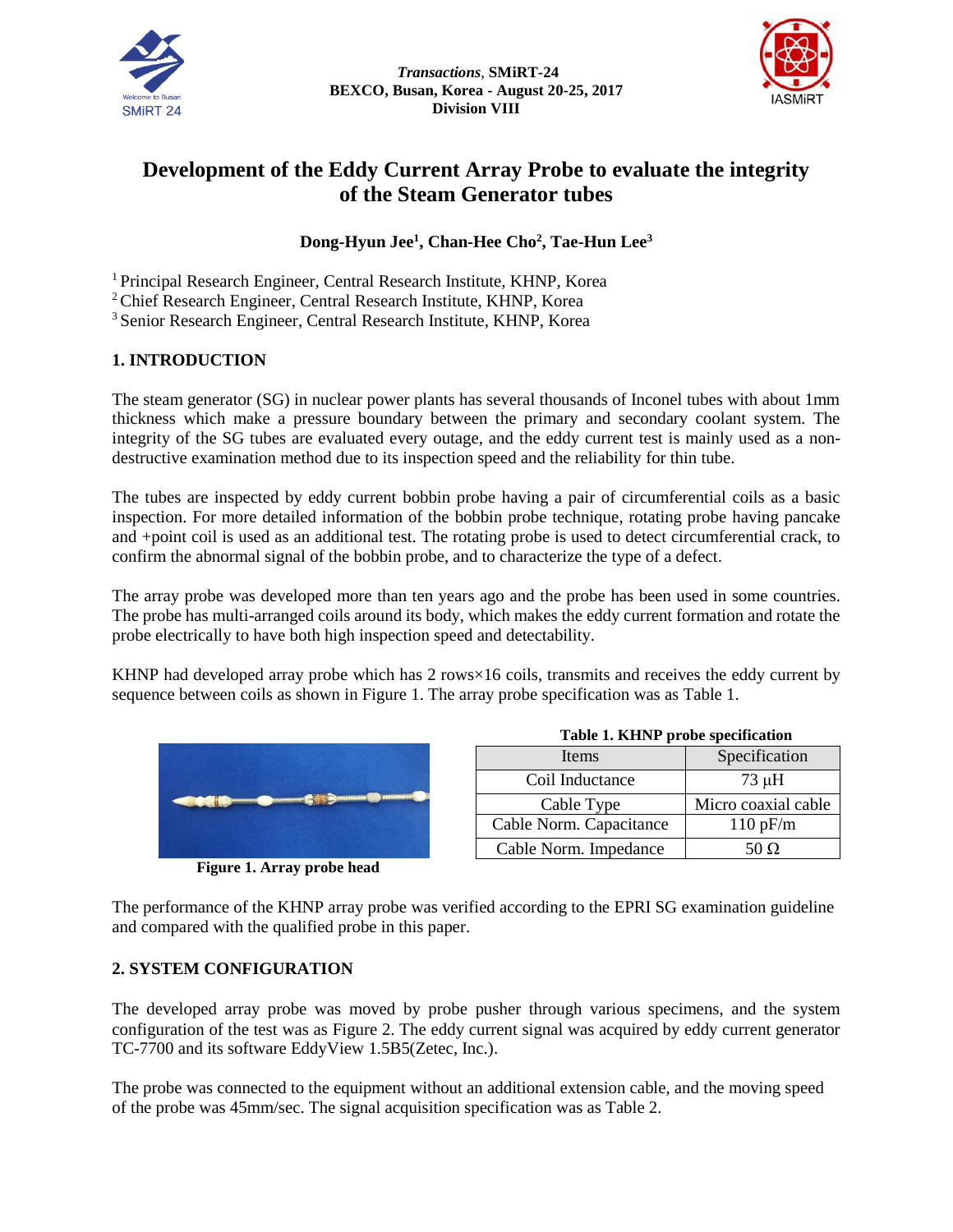

|  |  | Table 2 Table 2: Signal acquisition specification |
|--|--|---------------------------------------------------|
|  |  |                                                   |

| <b>Items</b>                     | Specification   |
|----------------------------------|-----------------|
| Tube material                    | Inconel 600MA   |
| Tube outer/inner<br>diameter(mm) | 19.05/16.92     |
| Tube thickness(mm)               | 1.065           |
| Frequency(kHz)                   | 400/300/200/100 |

**Figure 2. System configuration for test** 

#### **3. PERFORMANCE RESULT**

#### *3.1 Relative Current Density*

The relative current density is a measure of eddy currents which is generated within the tube wall. The value is expressed as a remaining eddy current density in terms of percentage in relation to the available at the tube wall ID.

The standard depth of penetration(SDP) is as follow Eq. (1) which uses units of inches.

$$
SDP(\delta) = 1.98\sqrt{\rho}/f\tag{1}
$$

In equation (1),  $\rho$  is the material resistivity ( $\mu\Omega$ cm), f is the frequency(Hz).

The relative current density  $(J_x/J_0)$  is approximated by

$$
J_x/J_o = e^{-x/\delta} \tag{2}
$$

In equation (2),  $J_x/J_0$  is the approximate ratio of the current density at the relative distance of x versus o, and is expressed as a percentage. The x is the relative position within the tube wall(x is the distance between the full wall thickness and o, expressed in inch), o is at the surface of the coil.

The tube material was Inconel 600 which has resistivity of 103 μ $\Omega$ cm. The relative current density was calculated at the OD surface of the tube, and the comparison of the relative current density between reference and KHNP probe was as Table 3 in which the difference was within  $\pm 10\%$ .

|                          | Table 5: Relative current delisity of KITAT & Reference probe |                 |                    |  |  |
|--------------------------|---------------------------------------------------------------|-----------------|--------------------|--|--|
| Item                     | <b>KHNP</b> Probe                                             | Reference probe | Comment            |  |  |
| x (in)                   | 0.076498                                                      | 0.076744        |                    |  |  |
| $SDP$ (in)               | 0.036687927                                                   | 0.03668         | based at 300 kHz   |  |  |
| Relative current density | 12.429%                                                       | 12.346%         | Difference is 0.7% |  |  |

**Table 3 : Relative current density of KHNP & Reference probe**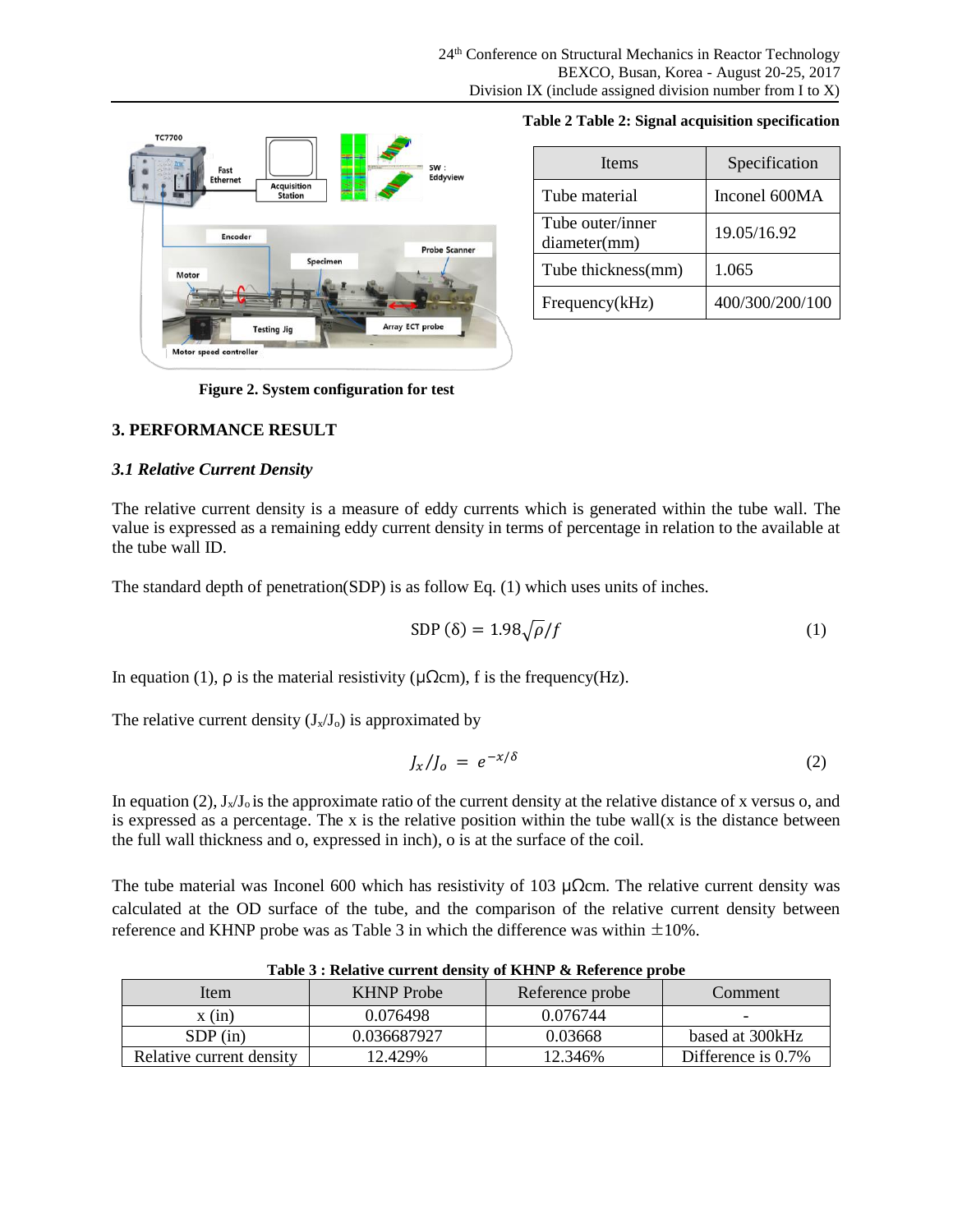# *3.2 Center Frequency*

Center frequency was measured at the receiver coil while the array probe is located on the no flaw region of the calibration standard, and the start and stop frequency of the analyser was  $40Hz \sim 1MHz$ . The electric characteristic test was performed by impedance analyser Agilent 4294A(Rev1.11) which is connected to computer via USB port.

The swept frequency plot of the coil was as Figure 3, the peak point of the frequency was called center frequency. The comparison of the center frequency between reference and KHNP developed probe was as Table 4, the difference was within  $\pm 10\%$ . To compare both probes, the frequency was averaged among coils respectively.



#### **Table 4: Center frequency comparison between probes**

| Items                                    | <b>KHNP</b><br>Probe | Reference<br>Probe |
|------------------------------------------|----------------------|--------------------|
| Center frequency<br>(kHz)                | 279.512              | 296.244            |
| Frequency gap<br>with reference<br>probe | 5.6%                 | $0\%$              |

# *3.3 Coil Configuration Sensing Area*

This test was to measure the signal change of the probe according to the interaction between artificial notch and coil sensing area. The specimens have many artificial notches which have various depth, length, width, and diametral offset as mentioned in Table 5. The array signal was basically calibrated using array probe calibration standard which have 30% through wall OD spiral 360 degree groove.

| Specimens                              | Notches depth                   | <b>Notes</b>                                                                                      |
|----------------------------------------|---------------------------------|---------------------------------------------------------------------------------------------------|
| Depth Coefficient<br><b>OD</b>         | OD 100/80/2*60/4*40<br>$/6*20%$ | All Ax. Notches have 30mm length, 0.2mm width                                                     |
| Depth Coefficient ID                   | ID 80/2*60/4*40/6*20%           | All Ax. Notches have 30mm length, 0.2mm width                                                     |
| Diametral Offfset<br>Value             | 100% TW(Through Wall)           | All Ax. Notches have 30mm length, 0.2mm width<br>at specimen (fill factor <sup>*</sup> 90/91/92%) |
| Axial Length<br>Coefficient            | 100% TW                         | All Ax. Notches have 15/12.5/10/7.5/5/2.5mm<br>length and 0.2mm width                             |
| <b>Transverse Width</b><br>Coefficient | 100% TW                         | All Notches(Ax/Cir) have 8.2mm/5.9mm length<br>and 0.19/0.29/0.39/0.49/0.59mm width               |
| Tube Circumference<br>Coverage         | ID 60%                          | All Notches (Ax/Cir) have 2mm length and<br>0.5mm width                                           |

| Table 5: Specimens for coil sensing area affected by notches |  |
|--------------------------------------------------------------|--|
|--------------------------------------------------------------|--|

\* fill factor means the distance between the coil and inner surface of the tube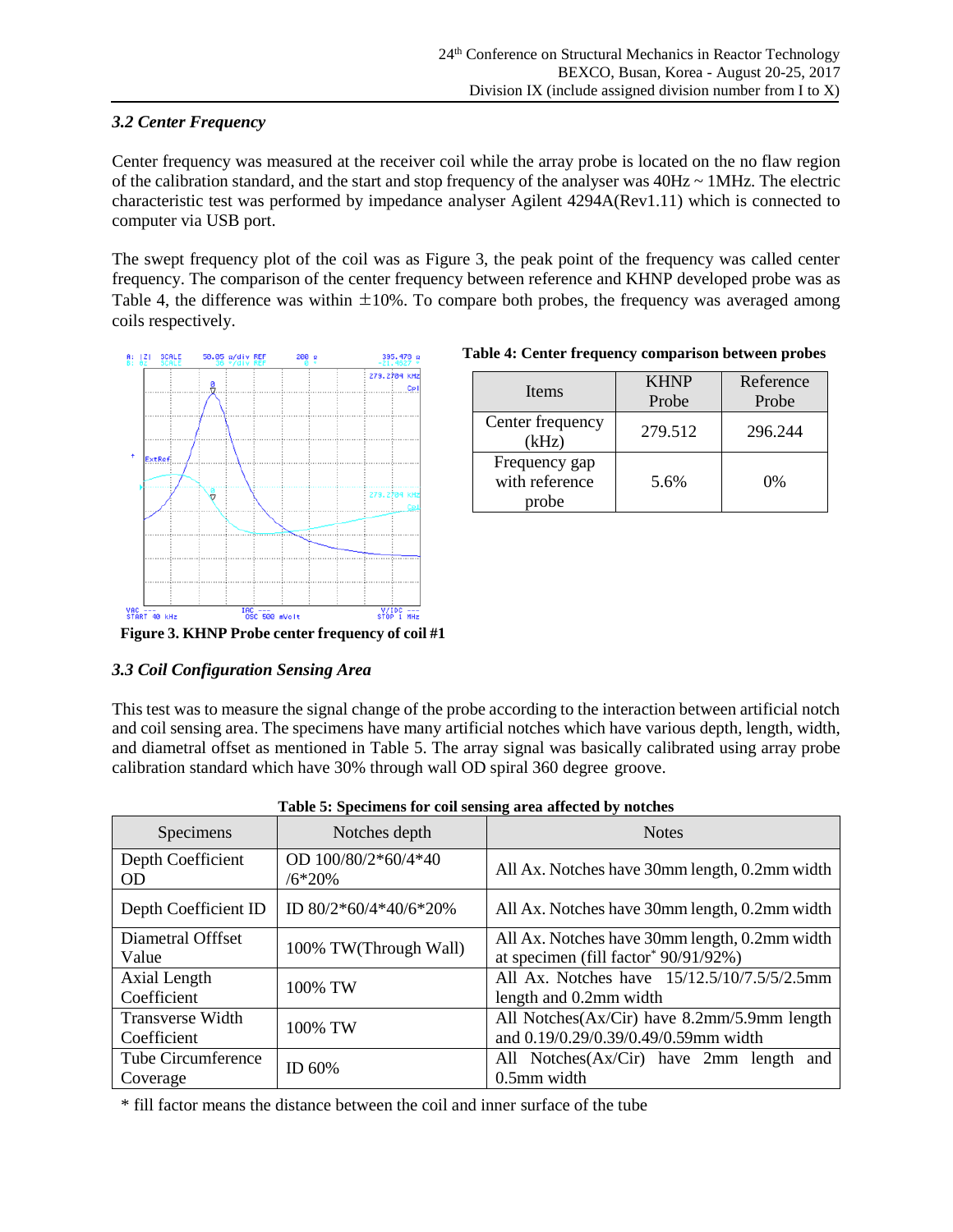# *3.3.1 Effective Scan Field Width (ESFW)*

The ESFW is a measure of the extent of the effective sensing area in the specimen direction. The signal amplitude drops when the sensing area scans past the defect at increasing sensing distances. A 100% TW notch of 0.19mm width and 30mm long (using Depth Coefficient OD specimen of Table 5) was scanned perpendicular to the direction of the induced eddy current.

The signal amplitude and phase was setup to calibrate all channels of the array probe as Table 6.

| Items            | Value     | Target                                            |
|------------------|-----------|---------------------------------------------------|
| Signal amplitude | 5 Volts   | 360 degree OD groove @ array calibration standard |
| Phase degree     | 90 degree | 100% TW notch @ DC OD specimen                    |

| Table 6: Array probe signal setup (1) |  |  |  |  |  |  |
|---------------------------------------|--|--|--|--|--|--|
|---------------------------------------|--|--|--|--|--|--|

The measured notch length was compared between KHNP and reference probe. Figure 4 showed 1:1 scale measured notch length, the both probe had very similar behaviour.



**Figure 4. Comparing notch length measurement between KHNP & reference prone** 

# *3.3.2 Diametral Offset Value (DOV)*

The DOV is a measure of the effective sensitivity drop when the distance between eddy current source and the inner surface of the tube increases. Three 100% TW notches had 0.19mm width and 30mm length, and the notches were located on different tubes which had different fill factor of 92/91/90% according to its inner diameter of 17.3/17.1/16.9mm separately.

The signal amplitude and phase was setup to calibrate all channels of the array probe as Table 7. And the Diametral Offset Value specimen of Table 5 was used.

| Items            | Value   | Target                                                  |
|------------------|---------|---------------------------------------------------------|
| Signal amplitude | 5 Volts | $360^{\circ}$ OD groove @ array calibration standard    |
| Phase degree     | O°      | $360^{\circ}$ OD expansion @ array calibration standard |

**Table 7: Array probe signal setup (2)**

The eddy current signal on different tubes were compared between KHNP and reference probe. Figure 5 showed 1:1 scale measured signal amplitude, the both probe had very similar behaviour.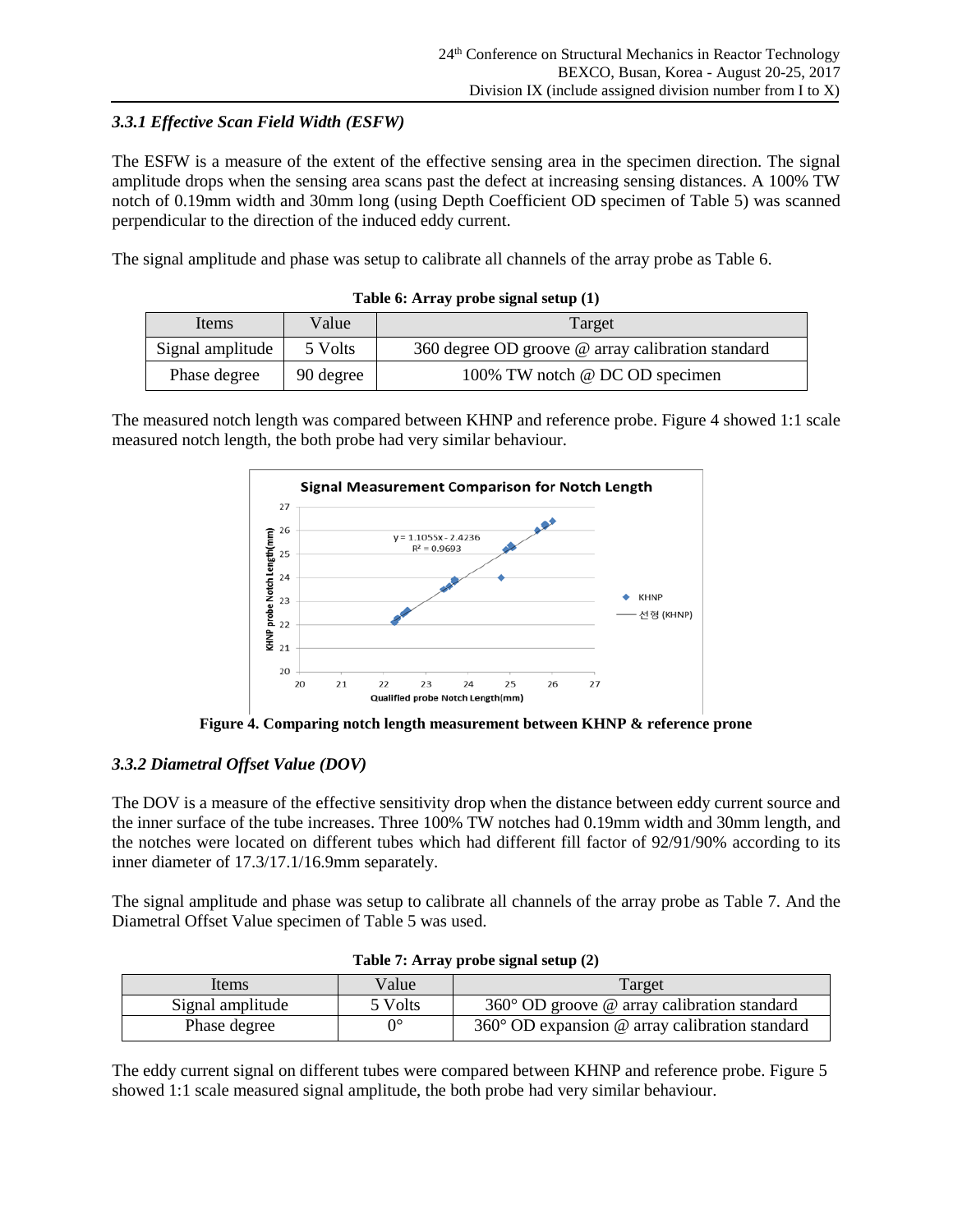

**Figure 5. Comparing probe signals according to fill factor of tube**

The signal amplitude drop was used as decibel (dB), and it meant that how the eddy current signal measured the notch relatively to the peak. See Equation (3) below:

$$
Decibel = 20 \times log(\frac{Measure}{Peak})
$$
 (3)

The eddy current signal was affected by notches that were on three different tubes, and was peaked at the tube of the highest fill factor (92% in this test). The number of (.92/.91/.90) at the legend of Figure 7 means fill factor of (92/91/90%) respectively. And the Z means reference probe, and K means KHNP probe.

The signal drop was decreased in the order of (.92 TO .90) (.92 To .91) (.91 TO .90), and the behaviour of both probe was similar as Figure 6. From the point of DOV, KHNP probe had less signal drop according to the fill factor of the tube than reference probe.



**Figure 6. Comparing signal drops of different fill factor notches**

#### *3.3.3 Depth Coefficient (DC)*

The DC is a measure of the influence of the flaw depth and eddy current density within the wall thickness of the specimen. All notches had different depth and arrangement on inner and outer surface of the specimen as below (using Depth Coefficient OD/ID specimen of Table 5), and all apart notches were on the same cross section.

- One notch of 100% TW depth
- One notch of 80% TW depth
- Two notches of 60% TW depth with 180 degree apart
- Four notches of 40% TW depth with 90 degree apart
- Six notches of 20% TW depth with 60 degree apart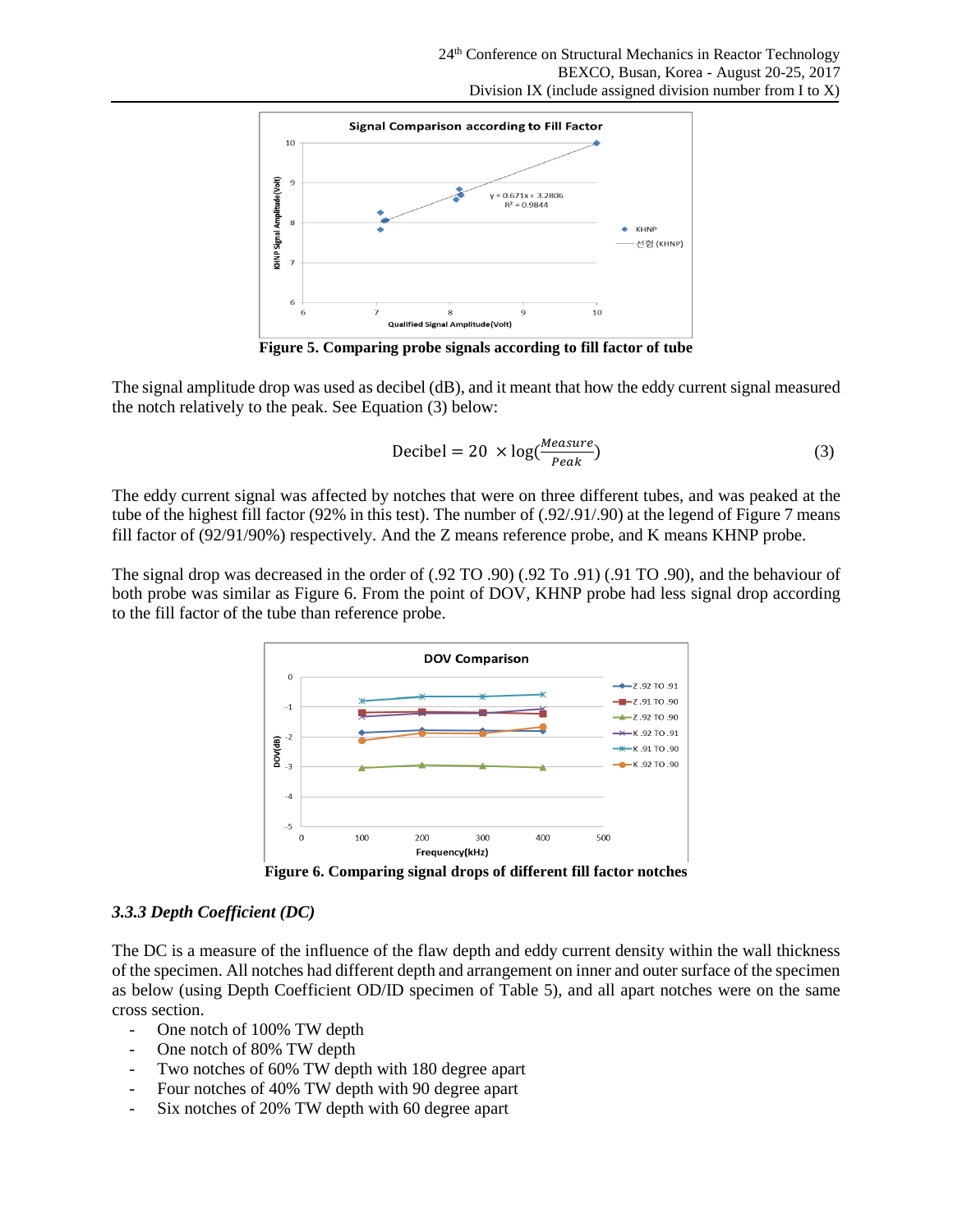The signal amplitude and phase was setup to calibrate all channels of the array probe as Table 7. The result of measurement was normalized to 10 Volt at the 100% TW notch which had peak amplitude.

The signals on different notches were compared between KHNP and reference probe. Figure 7 showed 1:1 scale measured signal amplitude, the both probe had very similar behaviour.



**Figure 7. Comparing probe signals according to notch depth**

The relative signal change of notch depth was measured in dB. The signal amplitude drop meant that how the eddy current signal measured the notch depth at a certain amplitude relatively to the peak.

The Figure 8 showed that the signal drop due to the notch depth was similar between two probes regardless of the notch side (OD and ID). The Deeper of the notch depth, the lesser of the signal drop, and the ID notches had less signal drop than OD notches.



**Figure 8. Comparing DC signal drops of different notch depth**

# *3.3.4 Axial Length Coefficient (ALC)*

The ALC is a measure of the influence of the axial notch length on the amplitude of the eddy current signal. Six 100% TW notches have 0.2mm width with different length (using Axial Length Coefficient specimen of Table 5).

The signal amplitude and phase was setup to calibrate all channels of the array probe as Table 7. The peak signal amplitude was set to 10 volt, and the other signals were normalized.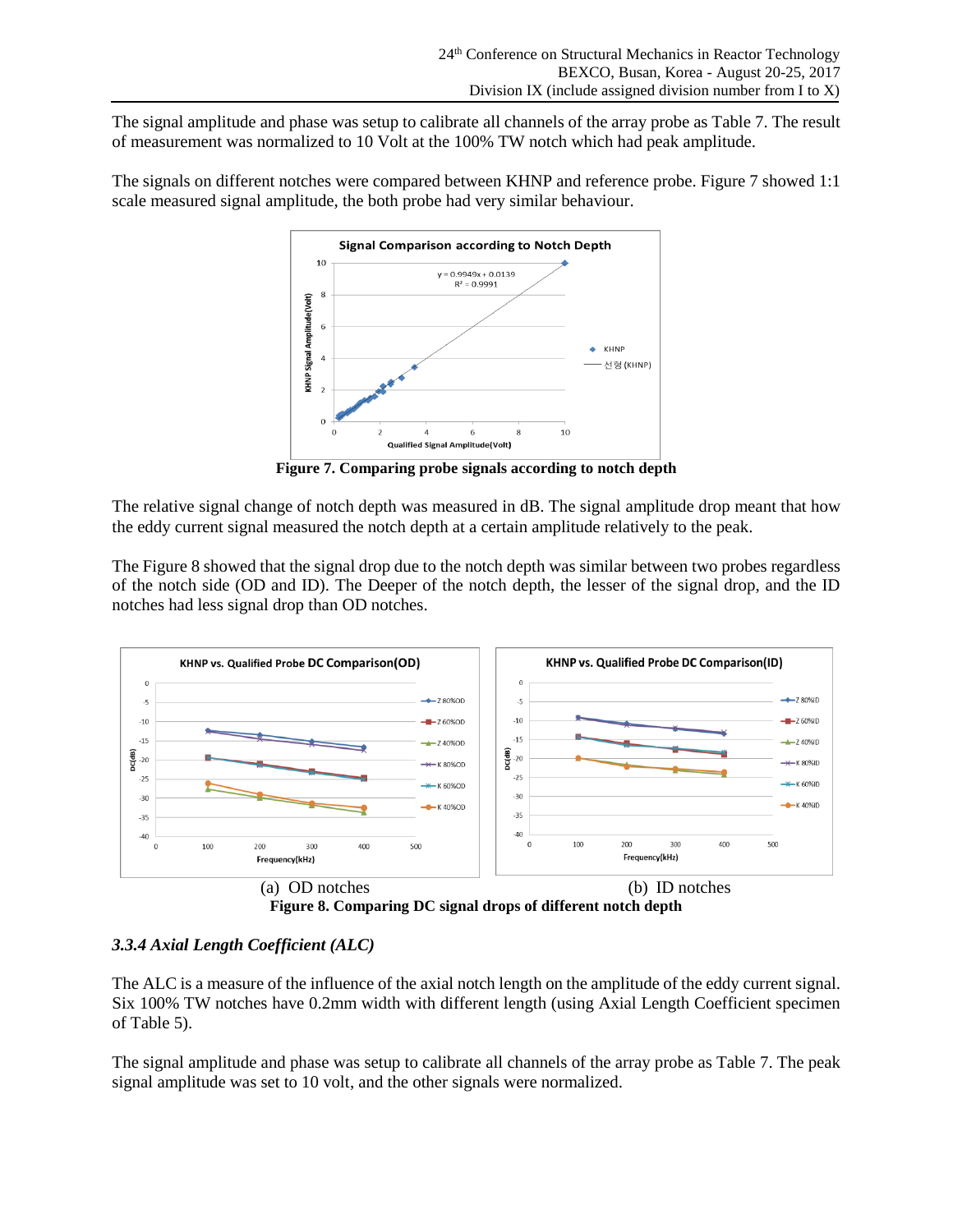The signals of different length notches were compared between KHNP and qualified reference probe. Figure 9 showed 1:1 scale measured signal amplitude. The both probes had very similar behaviour, and KHNP probe had slightly higher amplitude on most notches.



**Figure 9. Comparing probe signals according to notch length**

The signal amplitude drop was used as dB, the different notch length was affected relatively to the peak signal. The Figure 10 showed that the signal drop has similar behaviour between both probes. The number followed by Z and K in the legend means the length of the notch (mm).

The higher of the frequency, the more signal drop, and the longer of the notch length, the less of signal drop. From the ALC view point, KHNP probe had less signal drop according to the length of the notch.



**Figure 10. Comparing ALC signal drops of different notch length**

# *3.3.5 Transverse Width Coefficient (TWC)*

The TWC is a measure of the transverse crack width on the amplitude of the eddy current signal. All notches had 100% TW depth and were scanned perpendicular to the sensing area direction (using Axial Length Coefficient specimen of Table 5).

The signal amplitude and phase was setup to calibrate all channels of the array probe as Table 7. The peak signal amplitude of the 100% notch was set to 10 volt, and the other signals were normalized. The signals on different notches were compared between KHNP and qualified probe.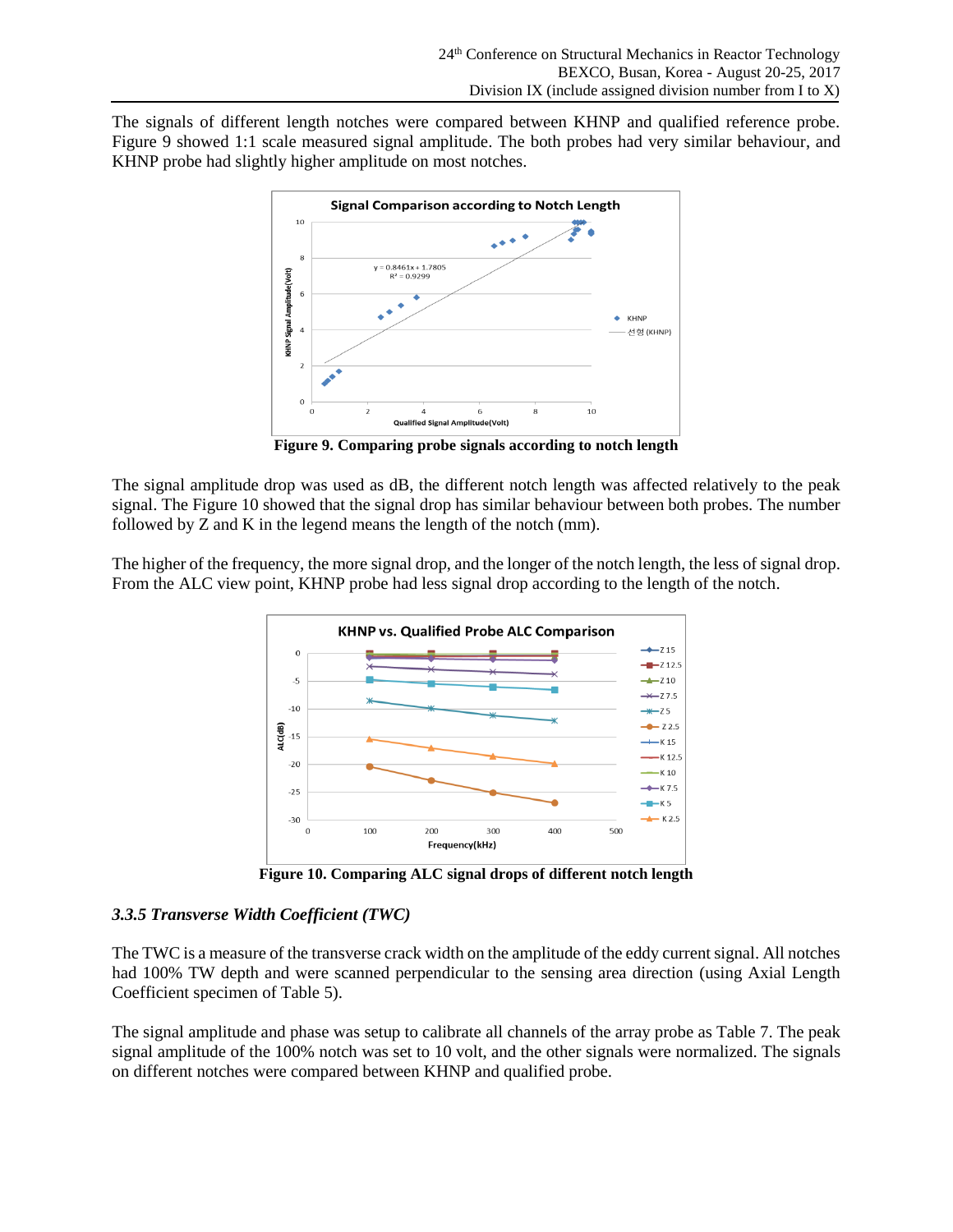Figure 11 showed 1:1 scale measured signal amplitude, the both probe had slightly different behaviour according to notch orientation (axial and circumferential). KHNP probe had bigger signal at the axial notch width than reference probe, and the other way the reference probe had slightly bigger signal at circumferential notch.



**Figure 11. Comparing probe signals of different notch width**

The relative signal change according to the notch width was measured in dB. The signal amplitude drop meant that how the eddy current signal was affected by the notch width at a certain amplitude relatively to the peak. The Figure 12 showed that the signal drop had similar behaviour between both probes. The wider of the notch width, the smaller of signal drop, and the axial notches had more signal drop as the frequency was increased. But the level of signal drop from notch width is lower among coil sensing area characteristics.

From the TWC view point, KHNP probe had less signal drop according to the length of the axial notch, and little more signal drop at circumferential notch. But the overall trend was similar and was not that different.



**Figure 12. Comparing TWC signal drops of different notch width** (a) Axial notch (b) Circumferential notch

# *3.3.6 Phase to Depth Curve (PDC)*

The PDC is to measure the phase of the eddy current signal on the axial notch depth. The notches had 0.2mm width and 30mm long with different depth and were located on inner and outer surface of the specimen (using Depth Coefficient OD/ID specimen of Table 5).

The signal amplitude and phase was setup to calibrate all channels of the array probe as Table 8.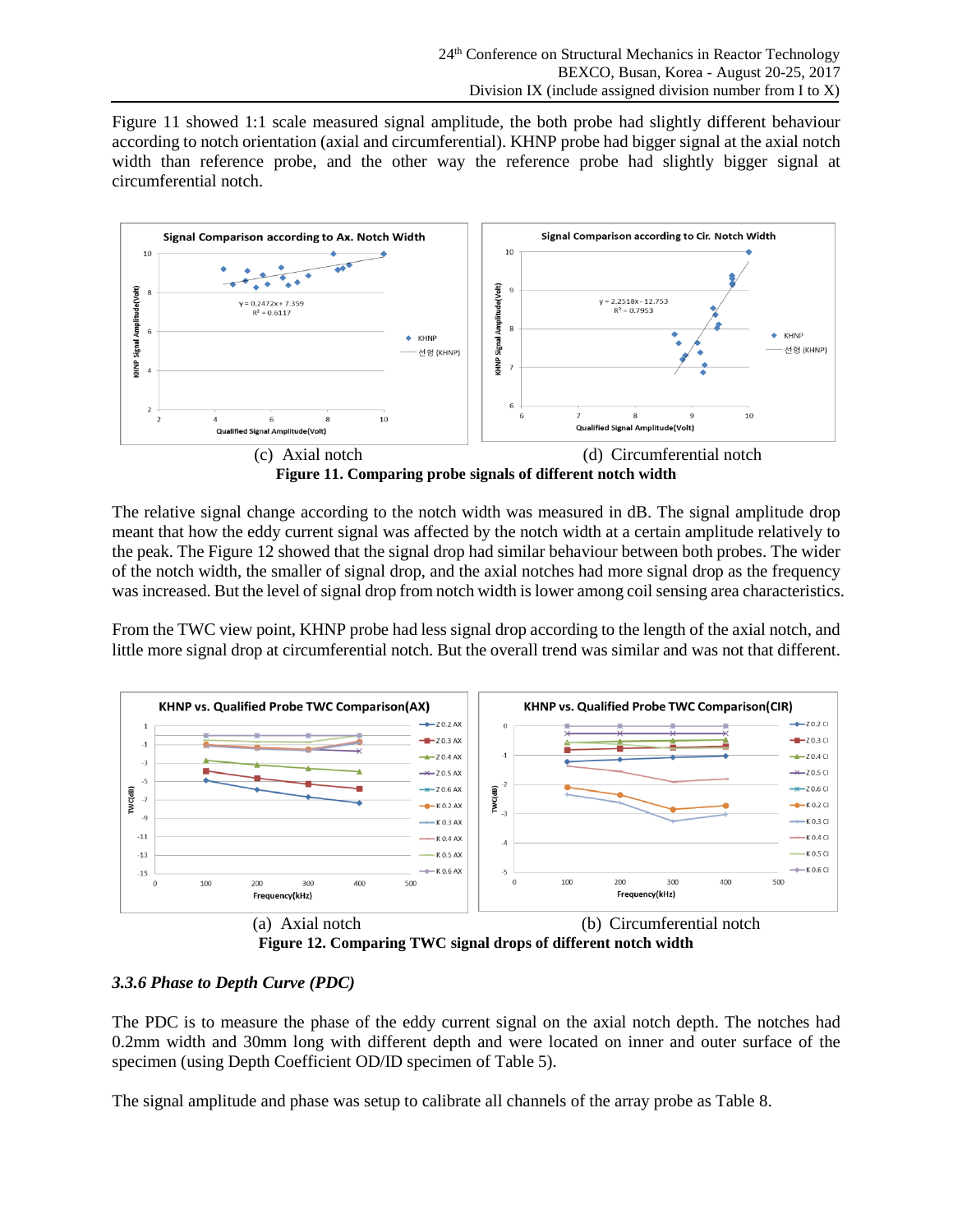| Items            | Value        | Target                                               |
|------------------|--------------|------------------------------------------------------|
| Signal amplitude | 5 Volts      | $360^{\circ}$ OD groove @ array calibration standard |
| Phase degree     | $40^{\circ}$ | 100% notch @ Depth Coefficient specimen              |

| Table 8: Array probe signal setup (3) |  |  |  |  |  |  |
|---------------------------------------|--|--|--|--|--|--|
|---------------------------------------|--|--|--|--|--|--|

Figure 13 showed 1:1 scale measured signal phase degree between KHNP and reference probe, the both probe had very similar behaviour.



**Figure 13. Comparing probe signal phases of different notch depth**

There is no need to use amplitude drop to compare the result, because the phase is measured by discrete integer value.

#### *3.3.7 Tube Circumference Coverage (TCC)*

The TCC is measured by the amplitude response signal cross at the adjacent sensing area in an array (using Tube Circumferential Coverage specimen of Table 5). The amplitude crossover was the point below the peak amplitude response, the peak signal amplitude of the coils was set to 1 volt. The signal around the specimen was displayed in a polar plot. While the specimen was rotated at a speed of 50rpm with sample rate of 1,000Hz, the probe was inserted into the specimen to acquire the signal.